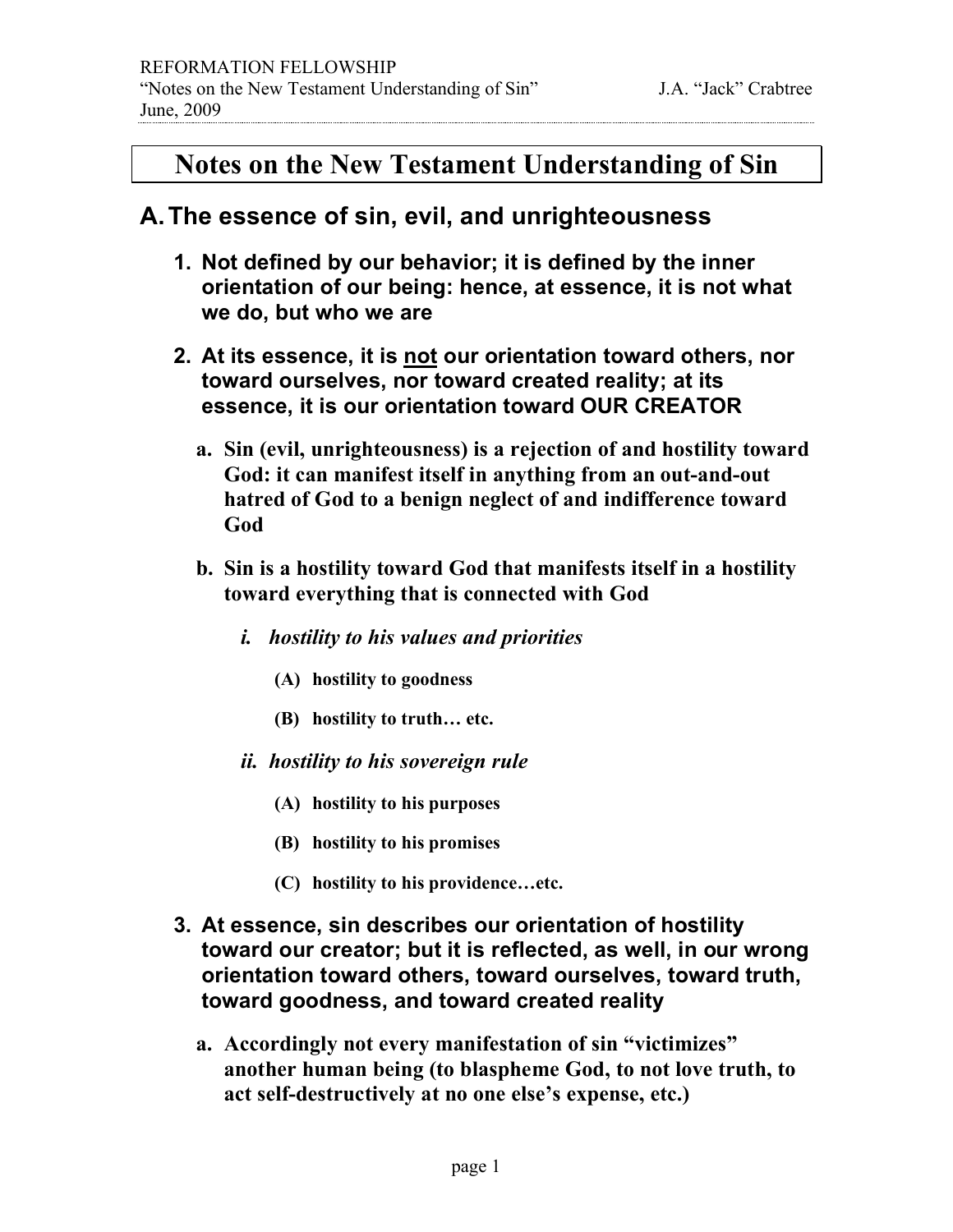- *i. Nonetheless "victimless" evils are just as evil as those that do have victims*
	- **(A) the fact that "no one gets hurt" never makes evil acceptable**
	- **(B) sin is a rejection of God and everything that he stands for; it is not merely or only a matter of doing bad to other people**

*(1) so it is evil whether or not it involves bad done to other human beings*

- **4. In summary, sin, in its essence, is our proclivity to respond in opposition to God by opposing or rejecting everything he is, everything he stands for, everything he is doing, and everything he values**
- **B.There are two importantly different ways in which sin, evil, or unrighteousness manifests itself**
	- **1. Willful rebellion > the willful, purposive decision to reject and oppose what is good and, rather, to do what is evil**
	- **2. Moral weakness > the inability to do what is good**
		- **a. This is no less hostility toward God and the things of God than is "willful rebellion." However, it is less in the intensity of its hostility. It is evil manifesting itself as an unwillingness and "inability" to do good rather than an out-and-out attempt to oppose what is good.**
		- **b. From a biblical perspective (in contrast to a popular sentiment among human beings), moral weakness—the felt "inability" to do what is right or good—is not an exculpatory excuse for not doing what is right and good.**
- **C.The various regions within which sin expresses itself: sin concretely and explicitly manifests itself in our broken and wrong relationship to —**
	- **1. God (by definition)**
	- **2. Other human beings**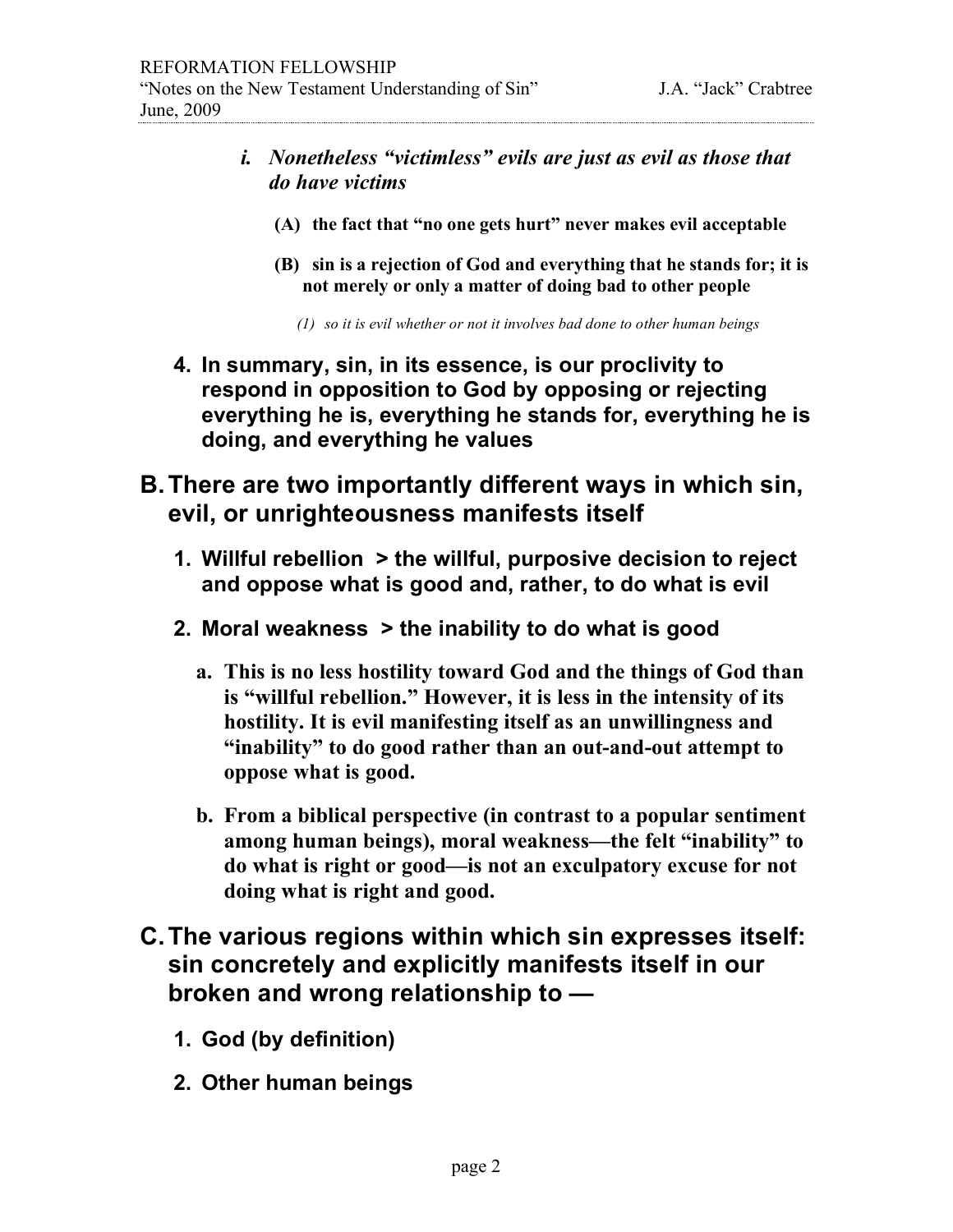- **3. Our own selves, our own persons, our own existence**
- **4. The rest of created reality in general**
- **5. That which God values:**
	- **a. Truth**
	- **b. Goodness**

## **D.An important false analysis of sin:**

- **1. Sin is not fundamentally an inappropriate attachment to "me" [my ego]. Rather, it is fundamentally an inappropriate rejection of God, the creator.**
	- **a. There is a healthy AND INEVITABLE self-centeredness to human existence: I just AM the center of my life, existence, and experience.**
		- *i. The evil of selfishness is not a matter of seeking what is best for myself. Rather, the evil of selfishness is* 
			- **(A) acting on the idea that what is best for myself is working to satisfy shallow, superficial, immediate desires at the expense of other people's well-being**
			- **(B) acting on the self-deluded idea that I am the most important being in the cosmos; and not acknowledging the truth that other human beings are just as important as I am**
			- **(C) a rejection of the idea that what is best for me is to be like God in being committed to the well-being of others**
		- *ii. But, it is not evilly selfish to act and choose in that way that is of greatest benefit to me. That is, goodness is not a total disregard for my own best interests in favor of others [altruism]; rather, goodness is a commitment to what God values (which includes a commitment to work for the benefit and well-being of others) [=love].*
- **2. True goodness does not fundamentally consist of egonegation. The problem of sin is not my attachment to my**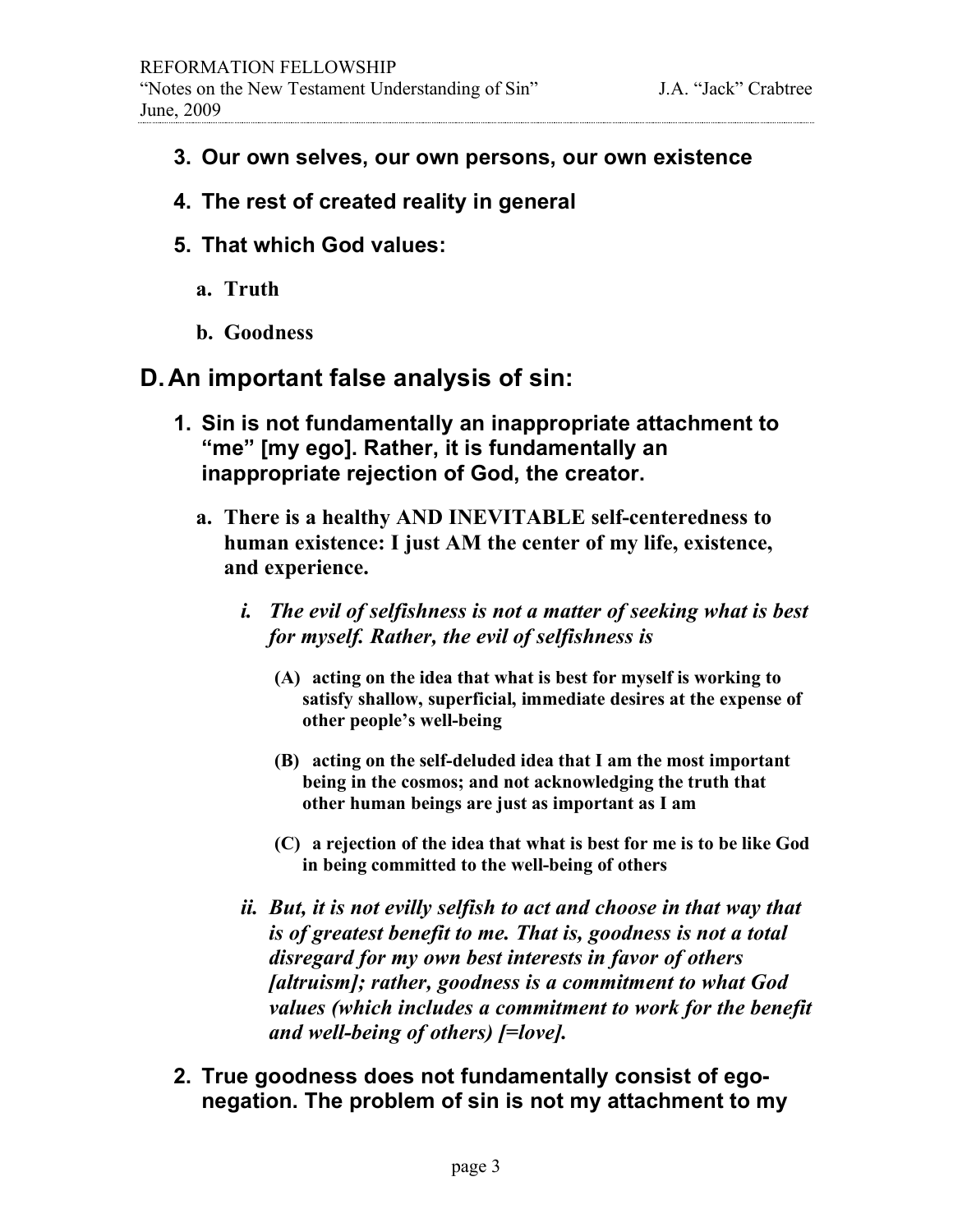**"self." The problem of sin is the ignorance, foolishness, and perversity out of which I act to serve my self and bring benefit to myself.**

- **a. In my unrighteous blindness, I do not even know what it would be like to truly and genuinely benefit myself.** 
	- *i. I actually behave self-destructively, thinking that I am taking care of myself.*
- **b. Deliberately "detaching" from my own ego (that is "denying" the very desires and longings that necessarily attach to my ego [self]) is a common human strategy for finding comfort in the midst of pain, grief, and chaos. [It is a universal human instinct that finds systematic expression in ancient Stoicism, modern Buddhism, and other religious-philosophical systems.]**
	- *i. The strategy is this: if I [my ego] does not want nor value anything, then I [my ego] will not feel pain and disappointment when I suffer loss, deprivation, or disappointment in life. It has therapeutic value. It is a coping mechanism. It is a way of living with chaos and grief without being crushed by the pain.*
		- **(A) But it is a violation of my humanity if and when I attempt to altogether "detach" from my ego (my identity as a self) or even to deny the reality of my ego.**
			- *(1) It is contrary to what is true and real: the truth is that I AM a distinct, individual SELF.*
		- **(B) It becomes counterproductive to the divinely intended effects of suffering if I do not allow myself to experience suffering as suffering.**
			- *(1) Suffering is intended by God to lead to my resolving my sorrow and disappointment into wisdom and true perspective. I am not so likely to resolve sorrow and disappointment into wisdom and true perspective if and when I do not allow myself to feel it.*

# **E. Two levels at which sin is operative in human beings**

**1. LEVEL ONE—the fabric of my being.**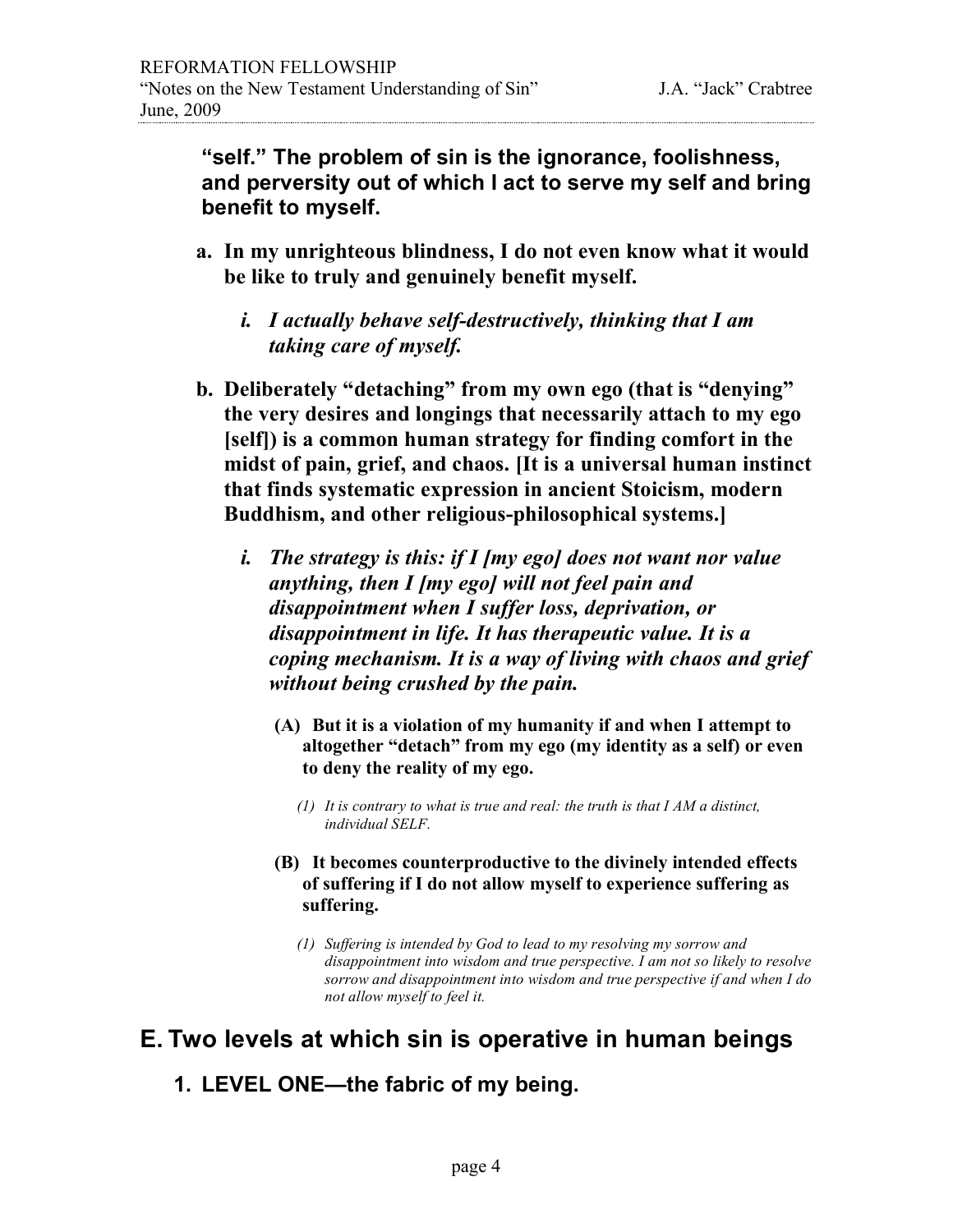- **a. Sin at the level of the moral orientation and the moral proclivities of one's very being; that is, at the level of one's foundational moral nature**
	- *i. I will use the phrase the "fabric of our being" to describe this level of who we are*
		- **(A) The N.T. teaching is that THE FABRIC OF MY BEING IS fundamentally evil**
	- *ii. The only time the New Testament refers to this aspect of a human being directly and distinctively is when it refers to one's "flesh."*
		- **(A) By "flesh," the N.T. means the evil proclivities of one's foundational moral nature.**
			- *(1) "Flesh" is the evil that resides in the very fabric of my being.*

#### *iii. It is one's moral condition at this level that determines one's moral worthiness in the eyes of God*

#### **(A) What one deserves is determined by what sort of person one is at this level—whether righteous or unrighteous**

- *(1) If one is evil at the level of the fabric of his being (his foundational moral nature), then he is inherently damnable—even if he is righteous at the other level that we will discuss below, at the level of his inner, existential commitments.*
- *(2) My status as condemned is due to the fact that, at the very fabric of my being, I am evil.*

## **2. LEVEL TWO—my heart commitments.**

#### **a. Sin at the level of one's inner, existential commitments**

- *i. Definition of "commitment":* 
	- **(A) a commitment is that orientation of a person's being wherein he resolves to value, embrace, and uncompromisingly pursue something that he has deemed to be valuable.**
- *ii. Definition of "existential commitment":*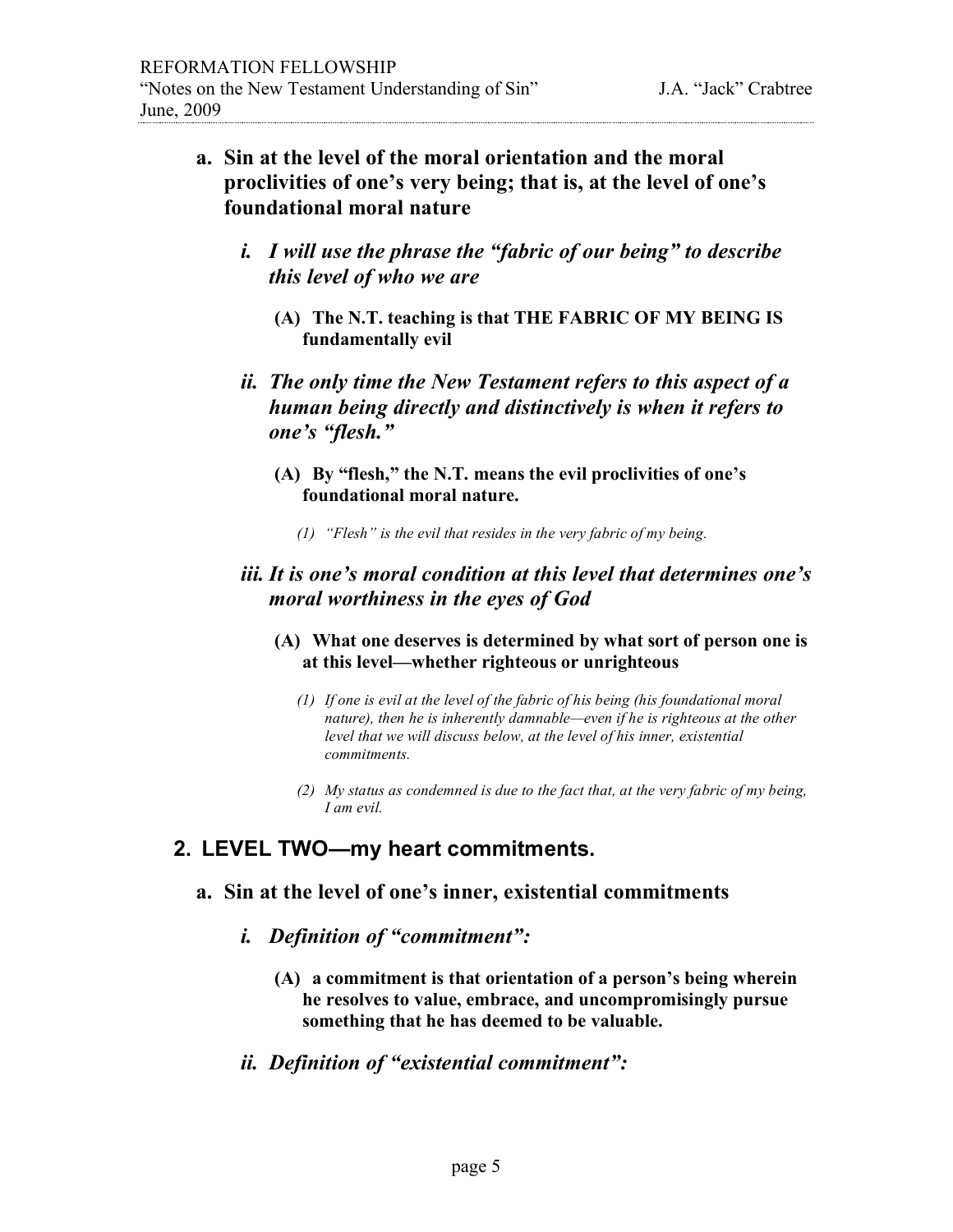#### **(A) a commitment is an existential commitment when it is of such a nature and has such a meaning to a person that it shapes and defines WHO ONE IS—that is, it is definitive of one's EXISTENCE as a human being.**

- *(1) The commitment to eat oatmeal for breakfast every morning is, in all likelihood, not an existential commitment.*
- *(2) The commitment to make obedience to Jesus the defining feature of my life IS an existential commitment.*

#### *iii. Definition of "inner":*

- **(A) an "inner" commitment is one that arises from and is resolved deep within the core of who one is**
- **(B) inwardness is something so deep within the core of one's person and being that it is reflective of and determined by the fabric of one's being**
	- *(1) if the fabric of one's being is evil, one's inner commitments will typically be evil*
	- *(2) if the fabric of one's being were righteous, one's inner existential commitments would necessarily be righteous*
- **(C) Because inwardness is derived from and reflective of the fabric of one's being, it is not easily changeable, nor readily manipulable**
	- *(1) Emotions and emotionality are NOT "inward" in the requisite sense.*
- *iv. The New Testament describes the locus of these existential commitments in a number of different ways: "spirit," "mind," "heart," and "inner man"—to name some of the more important ones.*
	- **(A) One who is good at the level of his heart is called "righteous" in the New Testament**
	- **(B) One who is evil at the level of his heart is called a "sinner" in the New Testament**
- *v. I will typically use the phrase "heart commitments" (or just "the heart") to describe this level of who we are*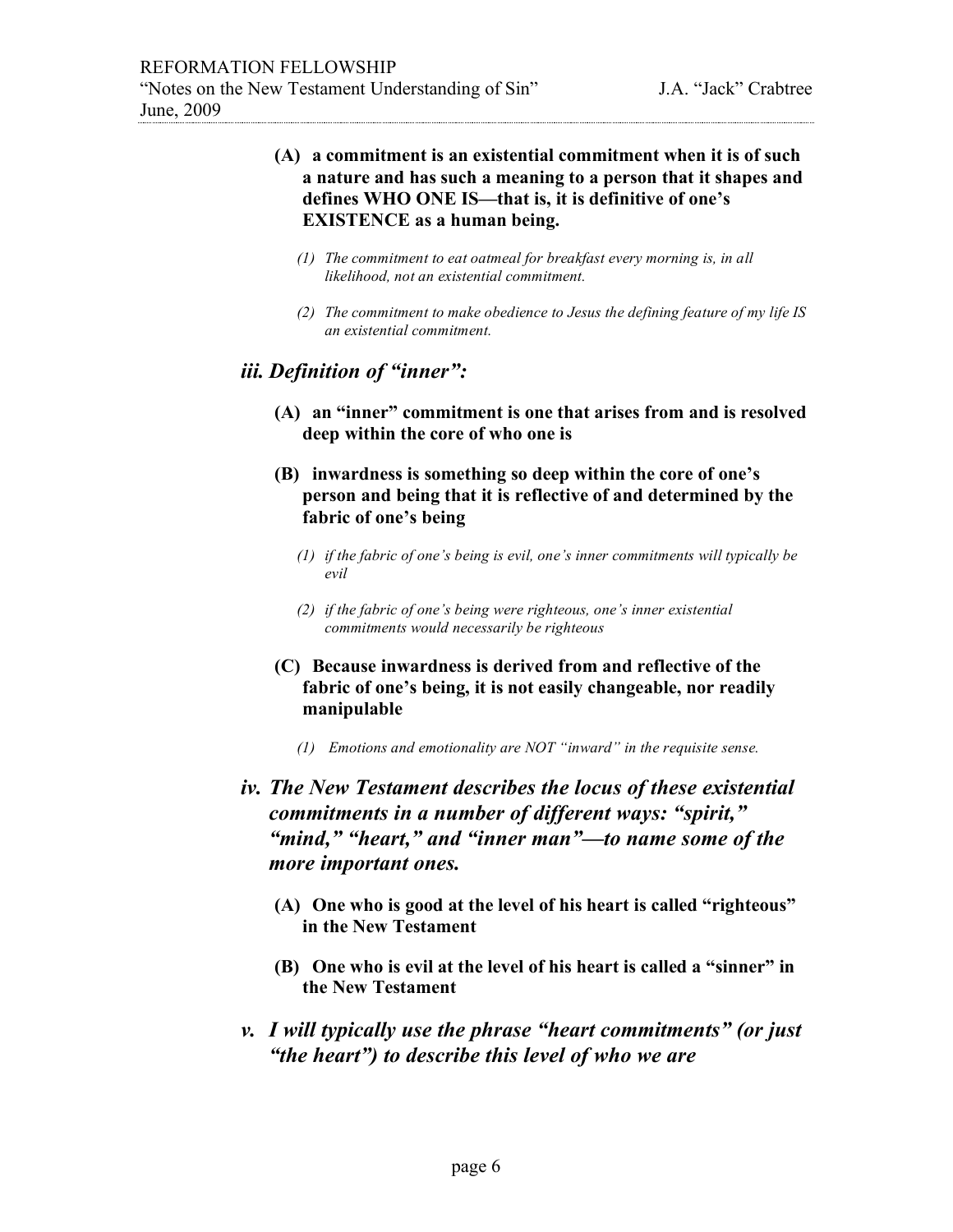- *vi. It is one's moral condition at this level (the heart) that determines whether one will be granted mercy and eternal Life by God*
	- **(A) If one's heart is righteous (if one is righteous at the level of his inner, existential commitments), then he will receive mercy. If his heart is not righteous, he stands condemned.**
		- *(1) Though a person is unrighteous in the fabric of his being (that is, though he is damnable at the level of his foundational moral nature), if he is righteous of heart, God will not hold the evil in the fabric of his being against him; he will show mercy instead.*

## **F. Understanding the difference between the two levels at which sin is operative in human beings**

- **1. It is quite evident what it would mean to have an evil heart: an evil heart deliberately and willfully rejects what is good and pursues what is wrong.**
- **2. But even if I do NOT deliberately and willfully reject what is good and pursue what it wrong instead, nevertheless, all of the following can be true:**
	- **a. The evil in the very fabric of my being virtually spills out of every pore of my body; I cannot stop it; I cannot be other than I am; but who I am is toxic to others.**
		- *i. My very personality is intertwined with and distorted by the evil that is present in the very fabric of my being.*
	- **b. I can be evil even when I do not "intend" to be evil: this is evil in the very fabric of my being showing itself.**
		- *i. My purpose is love; the actual result of my attitudes and behaviors is the destructive effects of evil*
	- **c. The fact that I can know the right thing to do and want to do it and yet not do it, that is evidence that my commitments and/or desires to do good are not the determinative, controlling force in my actions. Hence, something else determines and controls**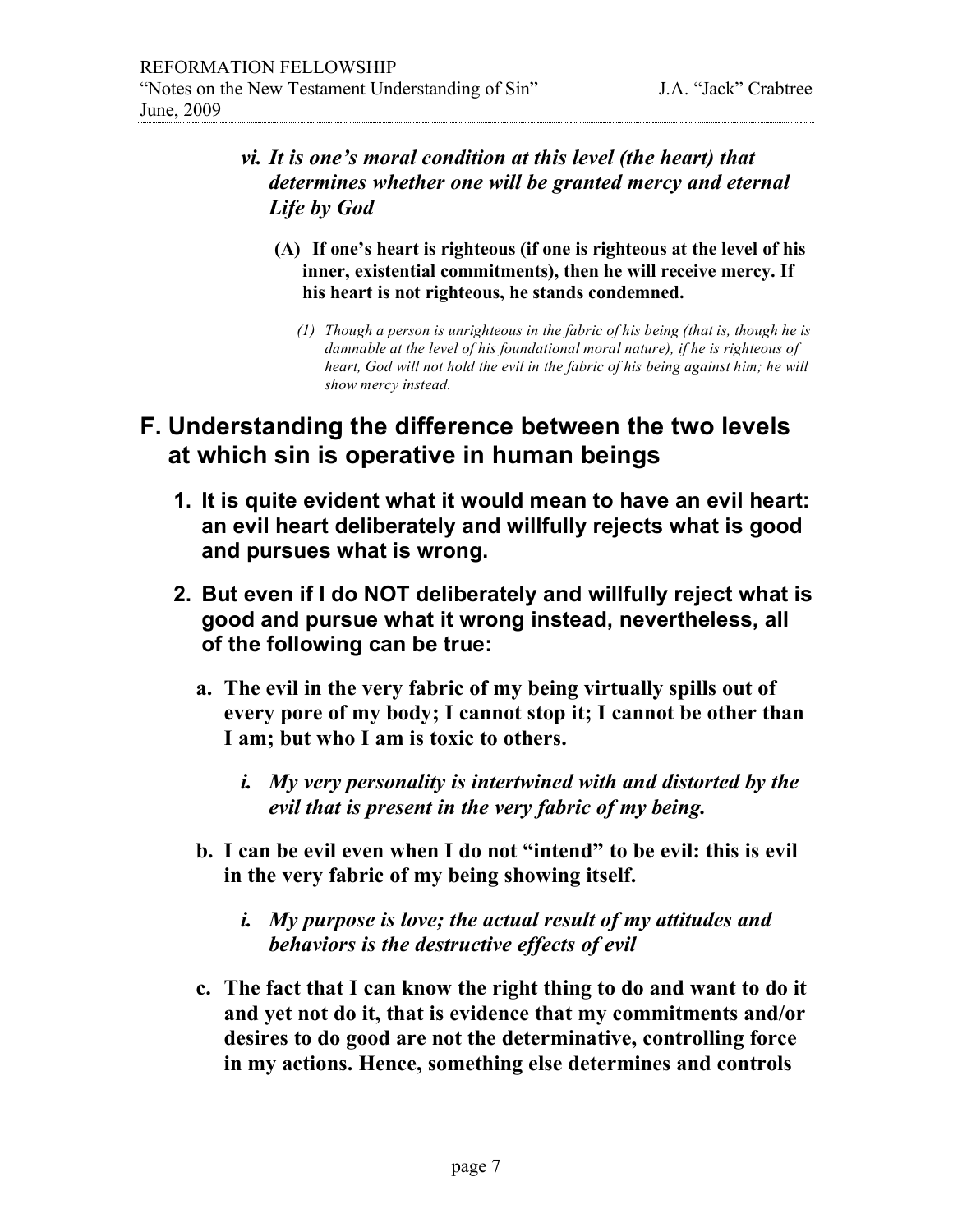**my actions and behavior: namely, the evil in the fabric of my being.**

- **G.The relationship between the commitments of the heart and the foundational moral nature**
	- **1. The inner existential commitments of one's heart will naturally and automatically reflect the foundational moral nature unless God directly and supernaturally intervenes to effect a change in the inner existential commitments [that is, to produce "repentance"].**
		- **a. Left alone, a righteous and good foundational moral nature would result in righteous and good existential commitments in the heart.** 
			- *i. A righteousness in the fabric of my being would necessarily result in righteous heart commitments.*
		- **b. Left alone, an unrighteous and evil foundational moral nature would result in unrighteous and evil existential commitments in the heart.**
			- *i. Unrighteousness in the fabric of my being would necessarily result in unrighteous heart commitments.*
		- **c. Although it is logically possible, there is no possible realistic scenario in human existence where a person with a righteous foundational moral nature would express evil existential commitments in his heart.**
			- *i. God would never bring about a state where one is righteous in the fabric of his being but unrighteous in his heart commitments.*
				- **(A) It would be possible for God to cause such a state of affairs; but it would never be within the boundaries of his purposes to do so.**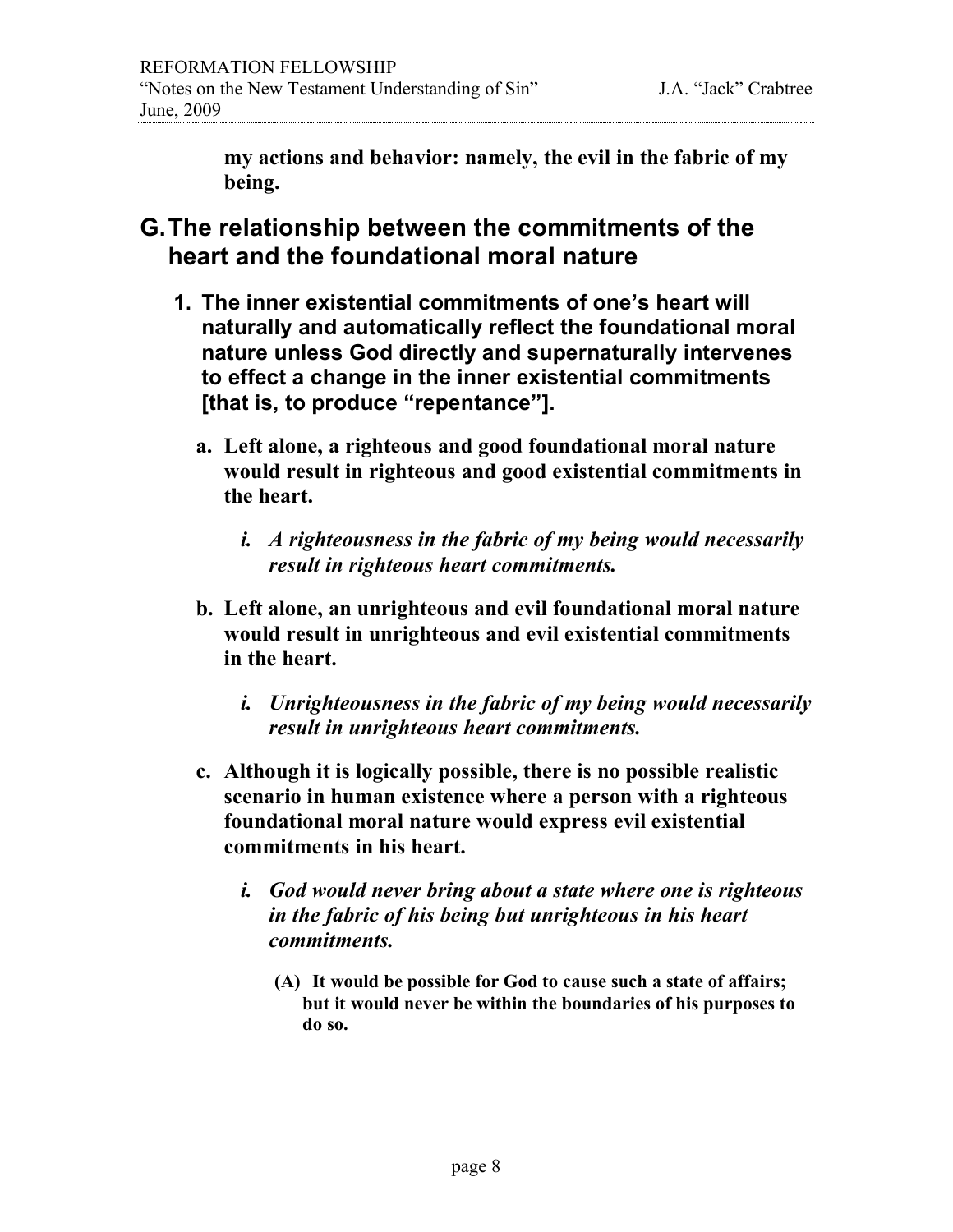- **d. There is a realistic scenario in human existence where a person with an unrighteous foundational moral nature would express righteous existential commitments in his heart.** 
	- *i. God would and does bring about a state where one remains unrighteous in the fabric of his being but has become righteous in his heart commitments.*
		- **(A) This is the person whom God is sanctifying to mark as his child, destined for eternal life. The Bible calls such a one "righteous," "holy," and a "new creature."**
- **2. Table of possible relationships between the commitments of the heart and the foundational moral nature**

|                                                                                                                                                                                 | At the level of one's<br>foundational moral nature,<br>the person is morally<br>righteous $(good) =$<br><b>Righteous at the very</b><br>fabric of one's being $>$ | At the level of one's<br>foundational moral nature,<br>the person is morally<br>unrighteous $(evil)$ =<br>Unrighteous at the very<br>fabric of one's being $>$ |
|---------------------------------------------------------------------------------------------------------------------------------------------------------------------------------|-------------------------------------------------------------------------------------------------------------------------------------------------------------------|----------------------------------------------------------------------------------------------------------------------------------------------------------------|
| At the level of one's inner,<br>existential commitments,<br>the person is morally<br>righteous $(good) =$<br><b>Righteous heart</b><br>commitments $\gt$ > > > > >              | This will be the state of the<br>person who has been<br>"glorified" in the age to<br>come. This will be the<br>eternal state of those<br>granted eternal Life.    | This is the state of the<br>person who is being<br>"sanctified" in this present<br>age.<br>[The "righteous" person.]                                           |
| At the level of one's inner,<br>existential commitments,<br>the person is morally<br>unrighteous $(evil)$ =<br><b>Unrighteous heart</b><br>$commiments \gt \gt \gt \gt \gt \gt$ | This is a state in which no<br>human being will or could<br>ever find himself.                                                                                    | This is the initial, natural<br>state of every human being.<br>[The "sinner."]                                                                                 |

**H.Sanctification is the process wherein God produces a discontinuity between the believer's moral state at the level of the fabric of his being and his moral state at the level of his heart commitments.**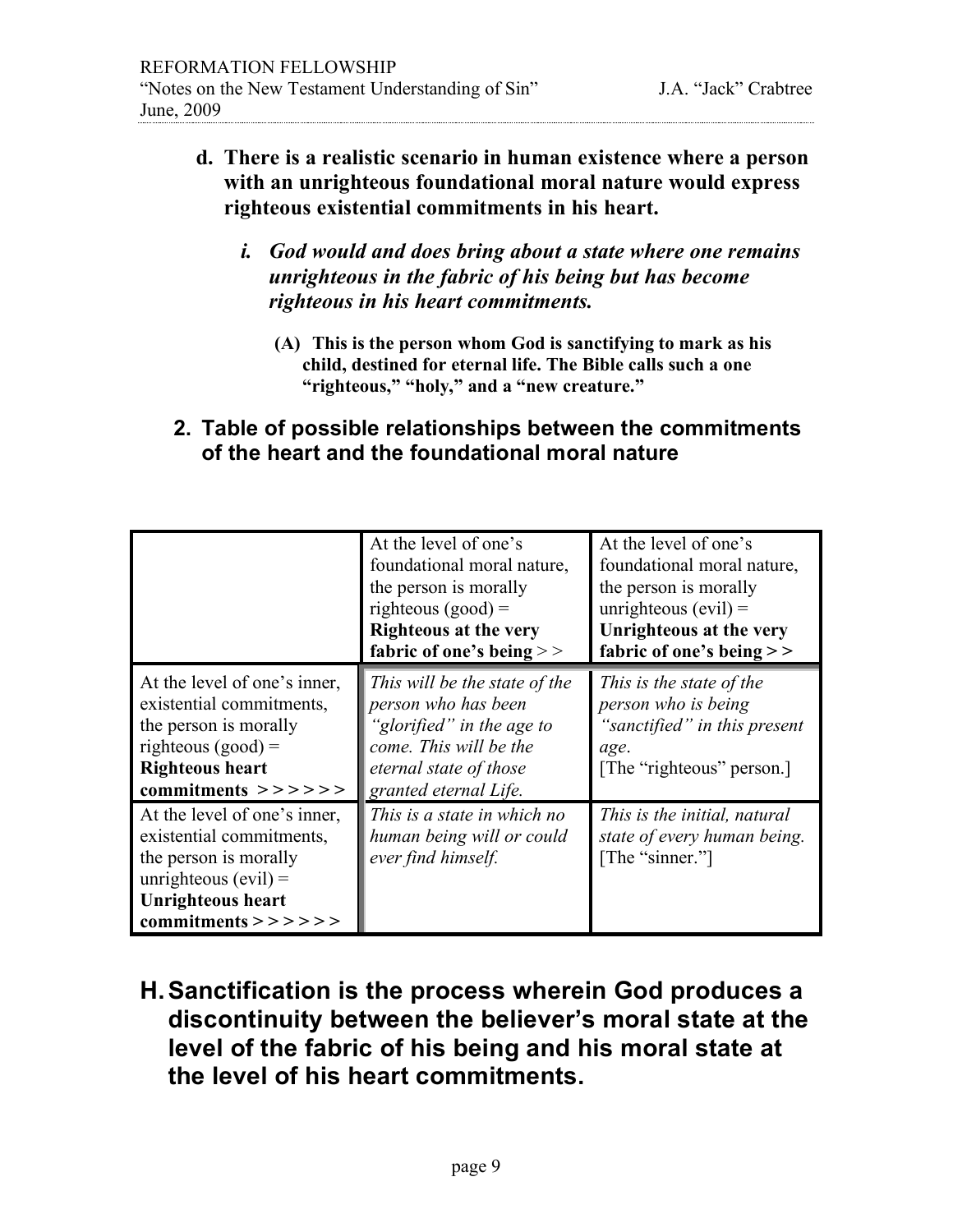- **1. The word group: holy; sanctify (= to make one holy); sanctification (= the process wherein one is made holy); saint (=a holy one)**
	- **a. Holy [meaning 1 (with regard to God)] = to be beyond the ordinary and therefore to be incomparable in a way that renders God awesome to a degree that strikes one with fear, respect, and reverence.**
	- **b. Holy [meaning 2 (with regard to a created person, place, or thing)] = to be connected with God in such a way that the person, place, or thing becomes extraordinary such that one is motivated to show respect, reverence, and deference.**
		- *i. If a person has been chosen for the merciful gift of eternal Life by God, that unique connection with God, the creator and judge, renders the chosen person "holy" in this sense.*
	- **c. Holy [meaning 3 (with regard to a person)] = to have personal attributes that signal the fact that one is holy [in sense of meaning 2]; that is, to have personal attributes that signal the fact that one is destined for the blessing of Life in the age to come.**
		- *i. The "holiness" that is produced by sanctification is holiness in this sense of meaning 3.*
- **2. The "holiness" of sanctification consists of certain inner, existential commitments of the heart that are distinctive with regard to their proper orientation toward God and the things of God:**
	- **a. a commitment to truth**
		- *i. hence, a commitment that leads to belief in the gospel (faith)*
		- *ii. a commitment to accept and embrace the truth about oneself, namely, that I am damnable*
	- **b. a commitment to love of God**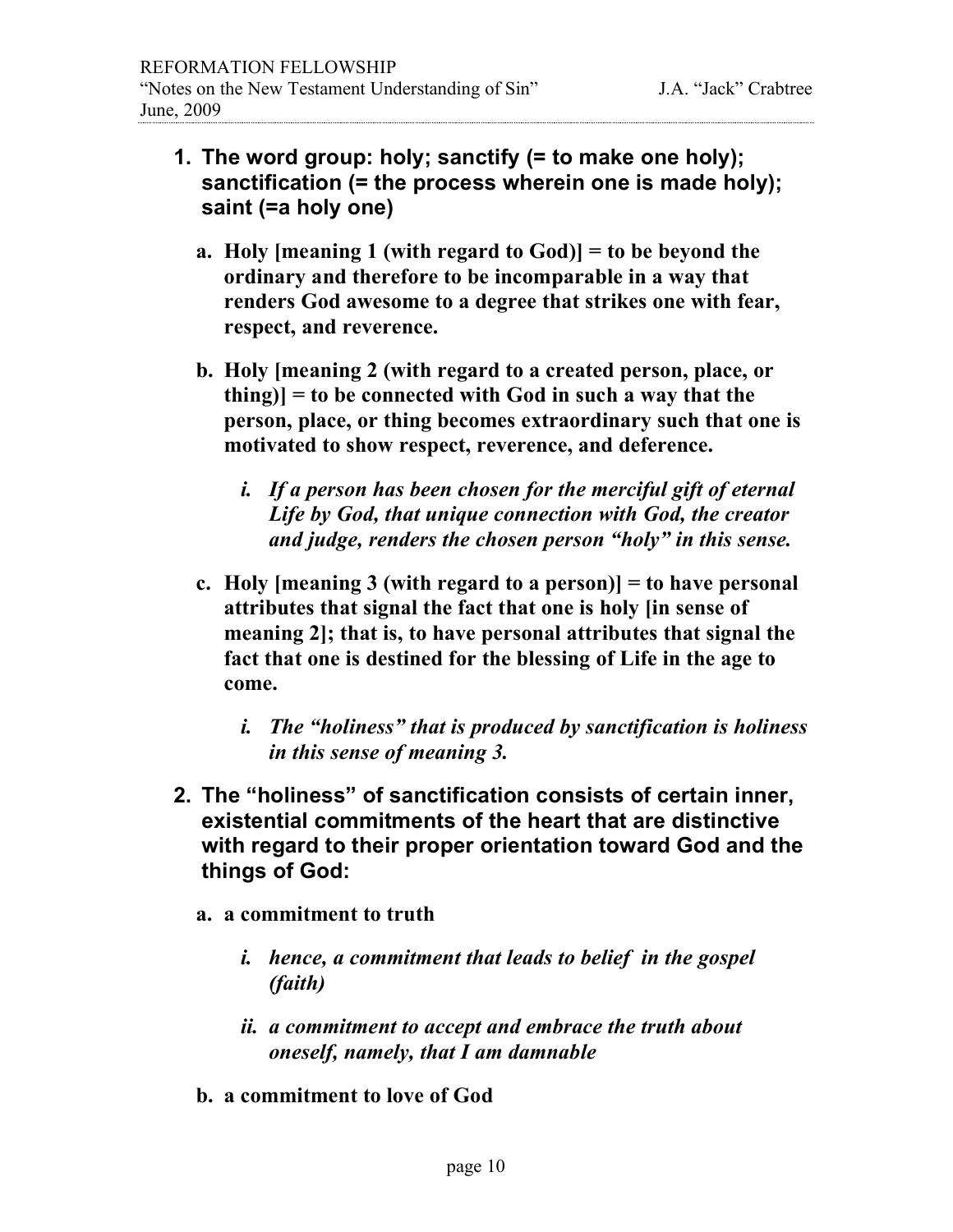- **c. a commitment to want to know God**
- **d. a commitment to righteousness** 
	- *i. a commitment to loving others*
- **e. a commitment to submit to God's will, purposes, and promises**
- **f. and any other commitments that reflect a commitment to the things of God**
- **3. IMPORTANT: Sanctification is a transformation at the level of one's heart commitments; it is not a transformation at the level of the fabric of one's being.**
	- **a. The sanctified person does not become more righteous and good in the fabric of his being; he becomes more clearly and deeply committed to the pursuit of goodness in the commitments of his heart.**
		- *i. The sanctified person is not spontaneously and, therefore, successfully good; he strives and fights to be good, even though he often fails—sabotaged by the evil of his foundational moral nature, the "fabric of his being."*
		- *ii. The sanctified person is not made WORTHY of the blessing of eternal Life by the fact of his sanctification; he is made DISTINCTIVE because of his sanctification.*

## **I. Sin & personal identity, character, personality, or the self**

- **1. Some traditional views define "self" (personal identity) in such a way that the true "self" of the believer is isolated from and seen to be uninvolved in sin and evil.**
	- **a. The flesh is sinful; but the "true self" of the believer is good, perfect, sinless, etc.**
	- **b. This is not a true and helpful way to understand the relationship between me (as a believer) and sin.**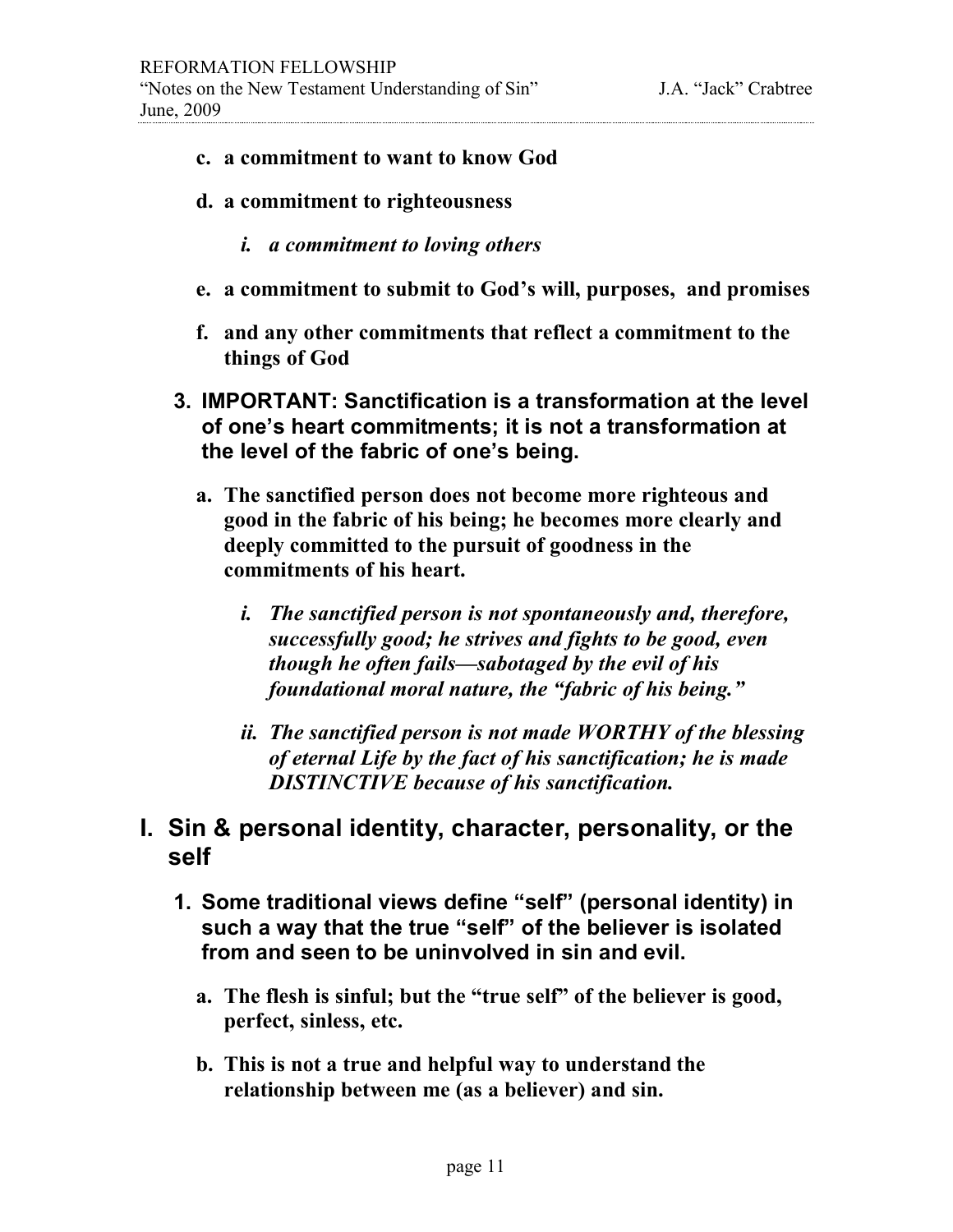- **2. A truer, more biblical view, is that the self (personal identity, character, and personality) spans the division between the righteous heart of a believer and the sinful being of the believer.**
	- **a. Hence, with regard to the self (personal identity, character, and personality), a believer has a fundamental ambiguity in his moral condition. His heart commitments are righteous. But the righteousness of his heart commitments exist in the context of a being (character, personality) that is broken, morally depraved, and sinful.**
		- *i. On the one hand, the believer's self (personal identity, character, and personality) is affected by and, in part, defined by the evil in the fabric of his being.*
			- **(A) Elements of the believer's identity, being shaped by the inherent depravity of his foundational moral nature, are outside the believer's power and ability to change. And, furthermore, God has made no promise to change those elements this side of eternity.**
				- *(1) Some aspects of a our personalities (as believers) are so intertwined with and bound together with our foundational sinfulness, that we just are, in our very way of being, evil. Evil runs so deep in just such elements of our personality that there is nothing we could do to change it. To that extent, we are hopelessly evil (this side of eternity).*
		- *ii. On the other hand, the believer's self (personal identity, character, and personality) is affected by and, in part, defined by the righteousness of his inner existential commitments.*
			- **(A) Elements of the believer's identity, being shaped by the inner existential commitments of his heart, are very much subject to the believer's power and ability to change. Through ongoing sanctification and the "repentance" that results from that sanctification, a believer will be transformed into someone more and more authentically committed to doing what is good and right. God is committed to changing these elements of a person's character here and now, this side of eternity.**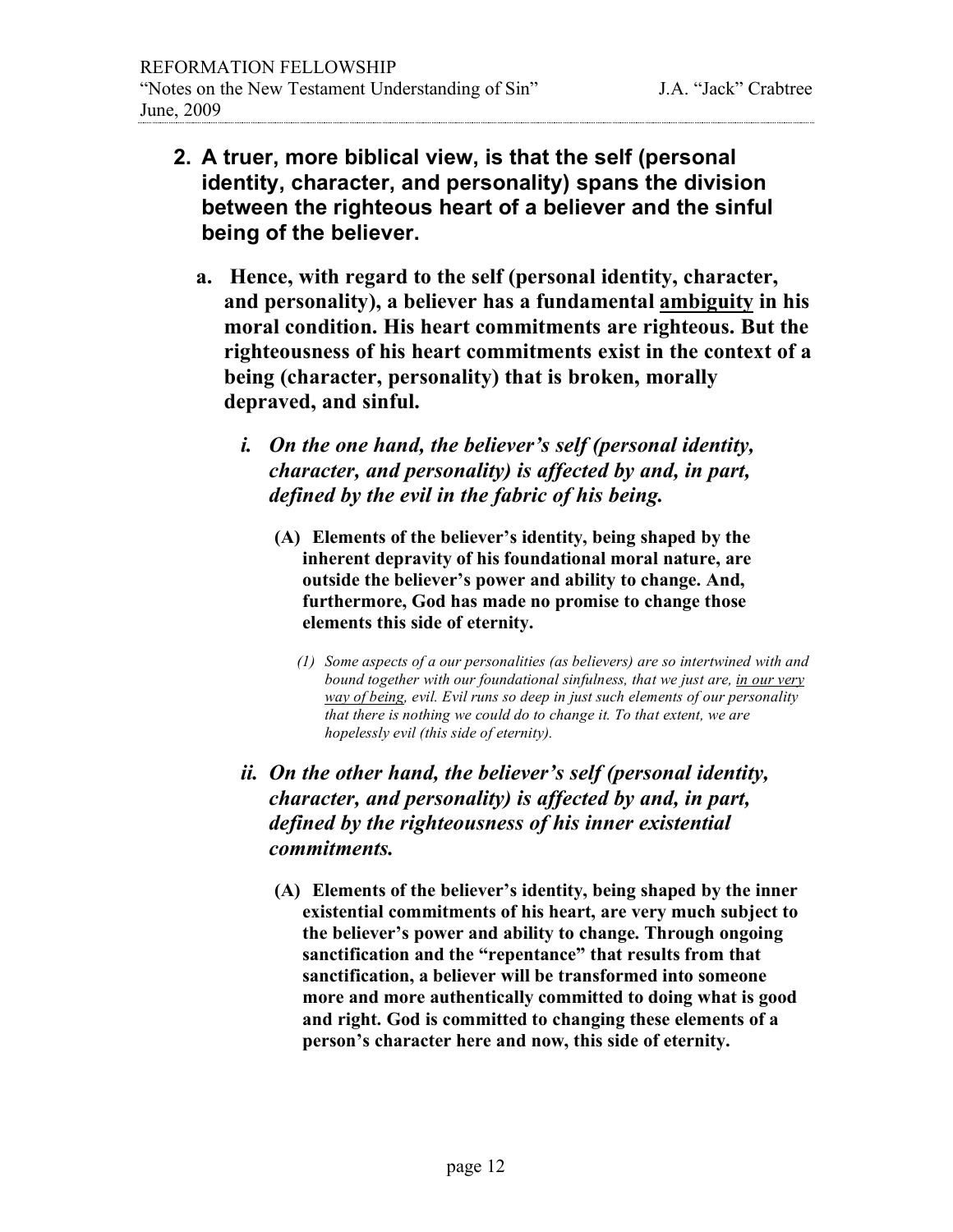## **J. The existential commitments of my heart as evidence of my moral condition (and my moral worthiness) is asymmetrical:**

- **1. An evil heart necessarily entails that one is evil in the very fabric of his being**
	- **a. Unrighteous existential commitments ARE indeed EVIDENCE of unrighteousness at the level of my foundational moral nature—for my existential commitments would not be and could not be unrighteous if I were fundamentally good in the very fabric of my being.**
- **2. A good heart does not necessarily entail that one is good in the very fabric of his being.**
	- **a. Righteous existential commitments ARE NOT in fact EVIDENCE of righteousness at the level of my foundational moral nature—for I can remain evil in the very fabric of my being, even when my existential commitments are righteous.**
- **3. So, one can be sanctified [holy] without being fundamentally good; but one cannot be a sinful rebel without being fundamentally evil.**
	- **a. Therefore, sinful rebellion is evidence that I am morally unworthy and undeserving of God's blessing; but sanctification is NOT evidence that I am fundamentally good and, therefore, morally worthy and deserving of God's blessing.**
		- *i. Romans 1 describes the rebelliousness of mankind; man's heart commitment to evil. Paul's purpose is to indicate man's unworthiness of divine approval. Paul's approach is valid, given the above observation: sinful rebellion is indicative of and evidence for fundamental evil.*
		- *ii. Throughout Romans, Paul argues that "keeping the Law" does not render one worthy of or deserving of the divine blessing. Even if we assume that a life of Law-keeping is*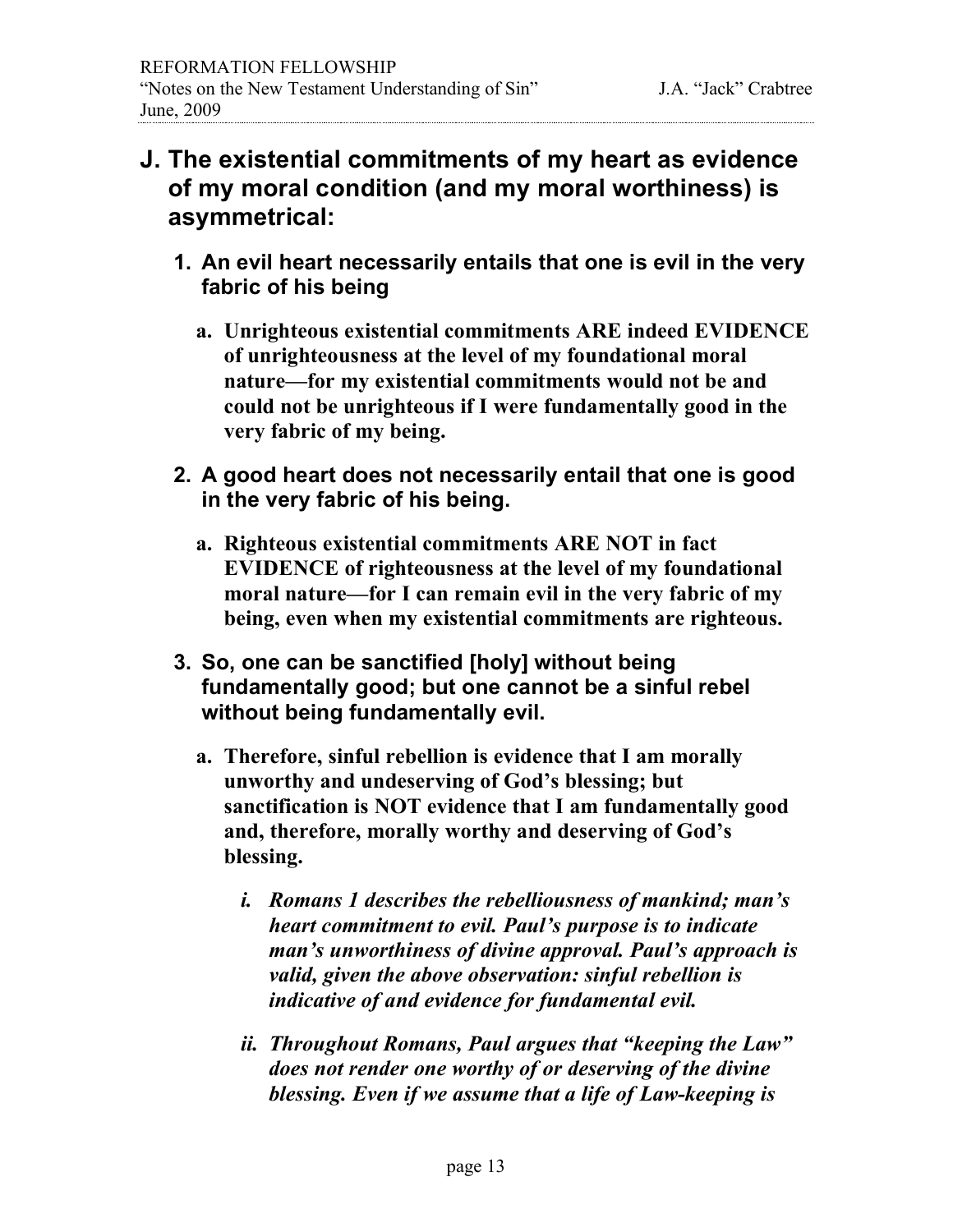*valid and genuine such that it is an expression of righteousness of heart, Paul is perfectly right to make such a claim, given the above observation: sanctification (righteousness of heart) is NOT evidence that I am fundamentally good and, therefore, morally deserving of God's blessing.*

## **K.The scope and extent of human evil**

- **1. Every human being who has ever existed in all of human history (with the one notable exception of Jesus) has been unrighteous (evil) at the level of his foundational moral nature; at the very fabric of his being, he is wicked.**
	- **a. Every human being who has ever existed in all of human history (with the one notable exception of Jesus) has been unrighteous (evil) at the level of his inner, existential commitments unless and until such time as God begins to make that person his child by beginning the process of sanctifying him.**
- **2. The moral depravity of every human being does not mean that every deed he performs is somehow tainted or corrupted with evil.**
	- **a. With regard to what God created a human being to be—a creature made in the image of God—doing good comes "naturally" to him, insofar as the created purpose of his humanity is concerned.**
		- *i. Hence, it is no evidence against human moral depravity of a human being actually does some deeds that, evaluated as deeds, are truly good.*
	- **b. At the very least, a man's depravity consists of how ready, willing, and able a human being is to NOT do what is good.**
		- *i. Man is depraved insofar as he will gladly forsake doing what is good in order to do what is convenient, desirable,*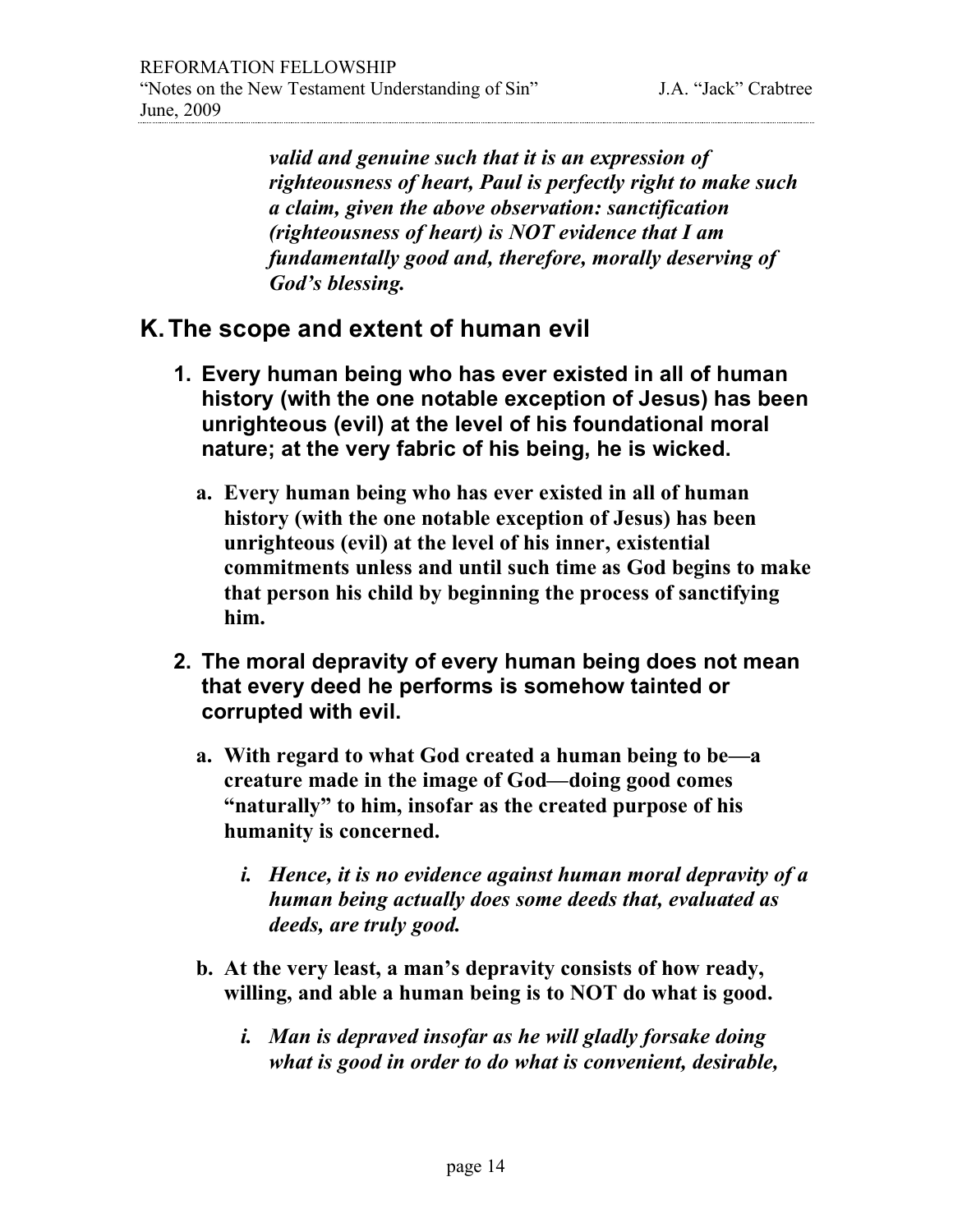*pleasurable, or in any other respect advantageous to him from his personal, self-centered perspective.*

- **c. Furthermore, while a morally depraved human being may very well do a deed that, considered as a deed, is good, it does not follow that the human being doing such a good deed is a good person.** 
	- *i. It is easy enough to see how a human being could perform a deed that is good and at the same time be a person who is a seething cauldron of evil (opposition to God and the things of God).* 
		- **(A) His performing a good act does not alter the fact that his very being is wrongly oriented toward God and the things of God.**
			- *(1) His very being could be wrongly oriented toward goodness at the very same time that he is performing a good deed.*

#### **3. It is a moot point whether the moral depravity of every human being means that his depravity is somehow evident in the nature of every deed he performs.**

- **a. It could very well be true that, while a deed performed by a human being could be truly a good deed, insofar as it is considered as a deed, the fact that a morally depraved person is performing that good deed might very well effect and taint the nature of that deed such that the underlying evil of the person is evident within the deed.**
- **b. But nothing the Bible teaches hinges on whether this is, in fact, the case. The Bible's concern is that we understand that every human being is evil and, therefore, damnable; not that every deed is evil and, therefore, damnable.**

## **L. The origin of human evil**

- **1. The human beings that God originally created (Adam and Eve) were inherently flawed morally.**
	- **a. They did not become sinners because they sinned; rather, they sinned because they were sinners.**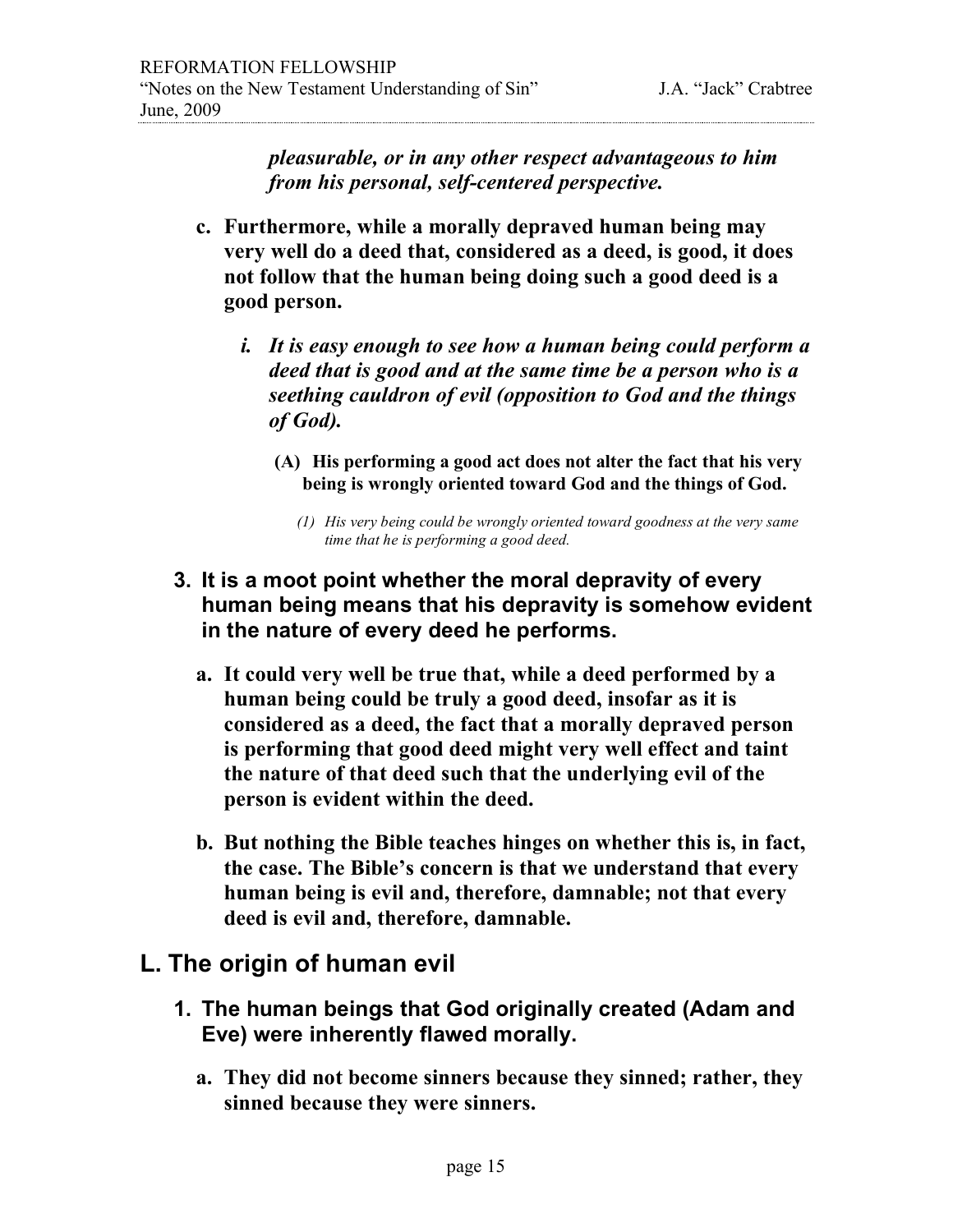| i. | The eating of the forbidden fruit was not the cause and<br>origin of evil; the eating of the forbidden fruit was a test<br>that they failed, making evident that they were already evil.                                                                                                                     |
|----|--------------------------------------------------------------------------------------------------------------------------------------------------------------------------------------------------------------------------------------------------------------------------------------------------------------|
|    | (A) Tree of knowledge of good and evil (as intended by $God$ ) = tree<br>that is forbidden of the first couple in order to test their<br>goodness and obedience; the tree would reveal whether<br>mankind was good or evil.                                                                                  |
|    | (B) Tree of knowledge of good and evil (as deceitfully interpreted<br>to Eve by the tempter) = tree that, if partaken of, will make<br>mankind like God with respect to the nature of his knowledge<br>of good and evil; the tree presented an opportunity for mankind<br>to achieve a kind of god-likeness. |

- **(C) Actual result of mankind's eating of the tree of the knowledge of good and evil (as interpreted by God) = mankind became like God in knowing good and evil [a bad thing], in that mankind took it upon himself to judge from his own standpoint whether something is good or evil {a strictly divine prerogative}.**
	- *(1) Hence, mankind did not "became like God in knowing good and evil" because the magic juice of the fruit of the tree enlightened them. Rather, they "became like God in knowing good and evil" because, in their evil rebellion, they presumed to assume for themselves a divine prerogative.*
		- (a) So, the eating did not cause them to become evil; the eating was an act of evil that showed them up to be inherently corrupt in the very fabric of their being.
- **2. The "Fall of mankind" is not a biblical concept; it is a concept invented by Christian tradition and made particularly popular by Milton.**
	- **a. Creation was subjected to futility by the creator who created it; not by Adam who sinned.** 
		- *i. Romans 8:20–21 [note: it was subjected "with the confident expectation" that it would also be set free from corruption]*
	- **b. No hint or suggestion of a "fall" of the whole created order in Genesis. (No mention of even a quiet swoosh—let alone a big bang—to indicate the restructuring of the whole created cosmos from an anti-entropic physical universe to an entropic physical universe.)**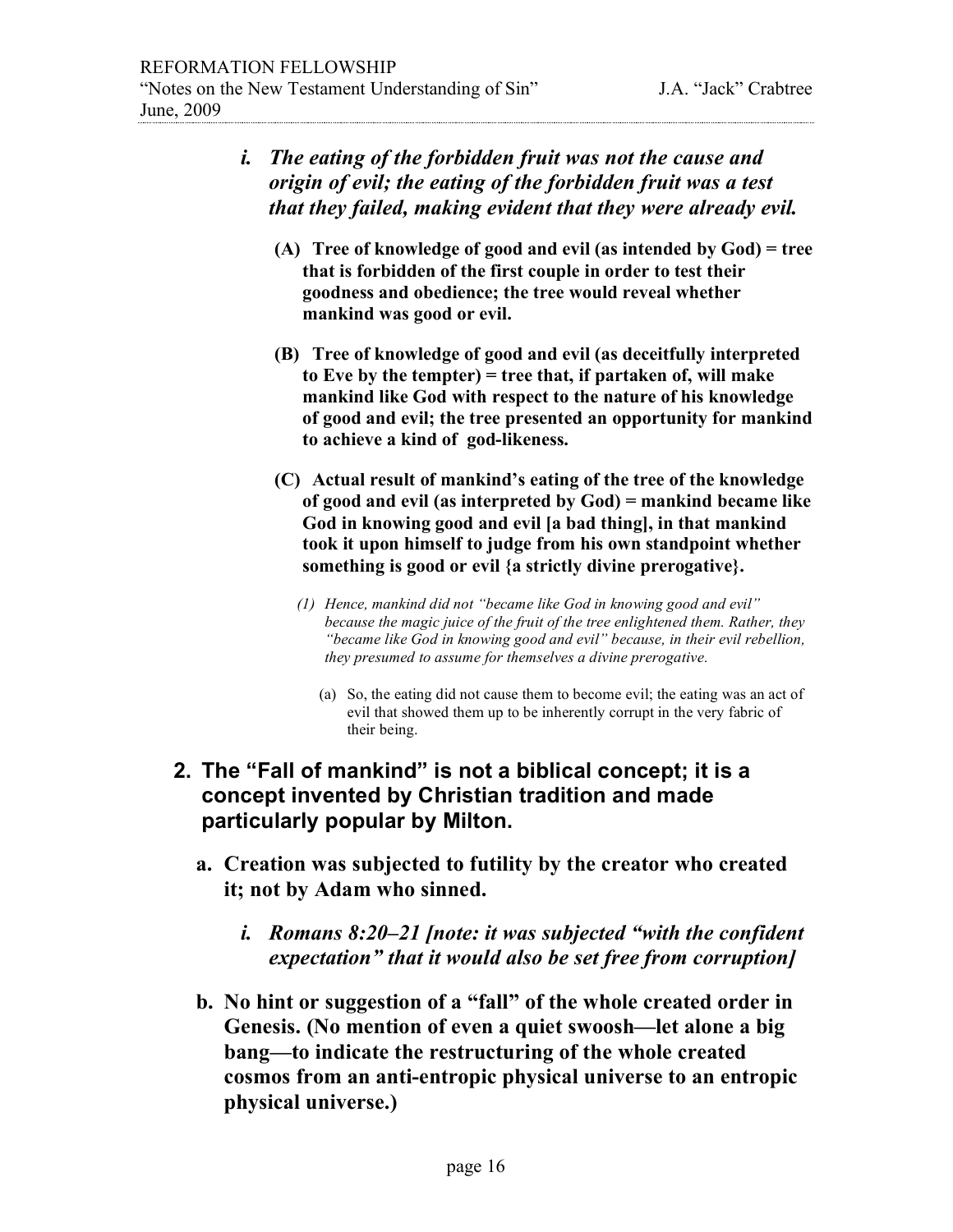#### **M.Toward a taxonomy of evil > some of the more important manifestations of sin:**

#### **1. GODLESSNESS**

- **a. IMPIETY > Overt expressions or manifestations of hostility toward and/or rejection of God himself**
	- *i. idolatry / polytheism*
	- *ii. blasphemy*
	- *iii. failure to acknowledge God: atheism (naturalism, materialism)*
	- *iv. ingratitude toward God*
	- *v. hatred of God*

#### **2. UNRIGHTEOUSNESS**

- **a. Moral depravity stemming from our rebellion against God and his values in the way we treat others >** 
	- *i. Various manifestations of a rejection of God's values, purposes, and priorities with regard to how we act toward other human beings*
		- **(A) An unwillingness to LOVE others**
			- *(1) Both Jesus and Paul assert that the requirements of the Covenant with respect to how we should behave toward others can be summed up by the commandment that we love our neighbor as ourselves*
				- (a) murder, adultery, theft, assault, slander, lying to harm others, and any unkindness / violation of the Golden Rule
				- (b) "Factiousness"—the insistence that others be loyal to us (our side) by rejecting others (them)
- **b. Moral depravity stemming from our rebellion against God and his values in the way we treat the created order of things >**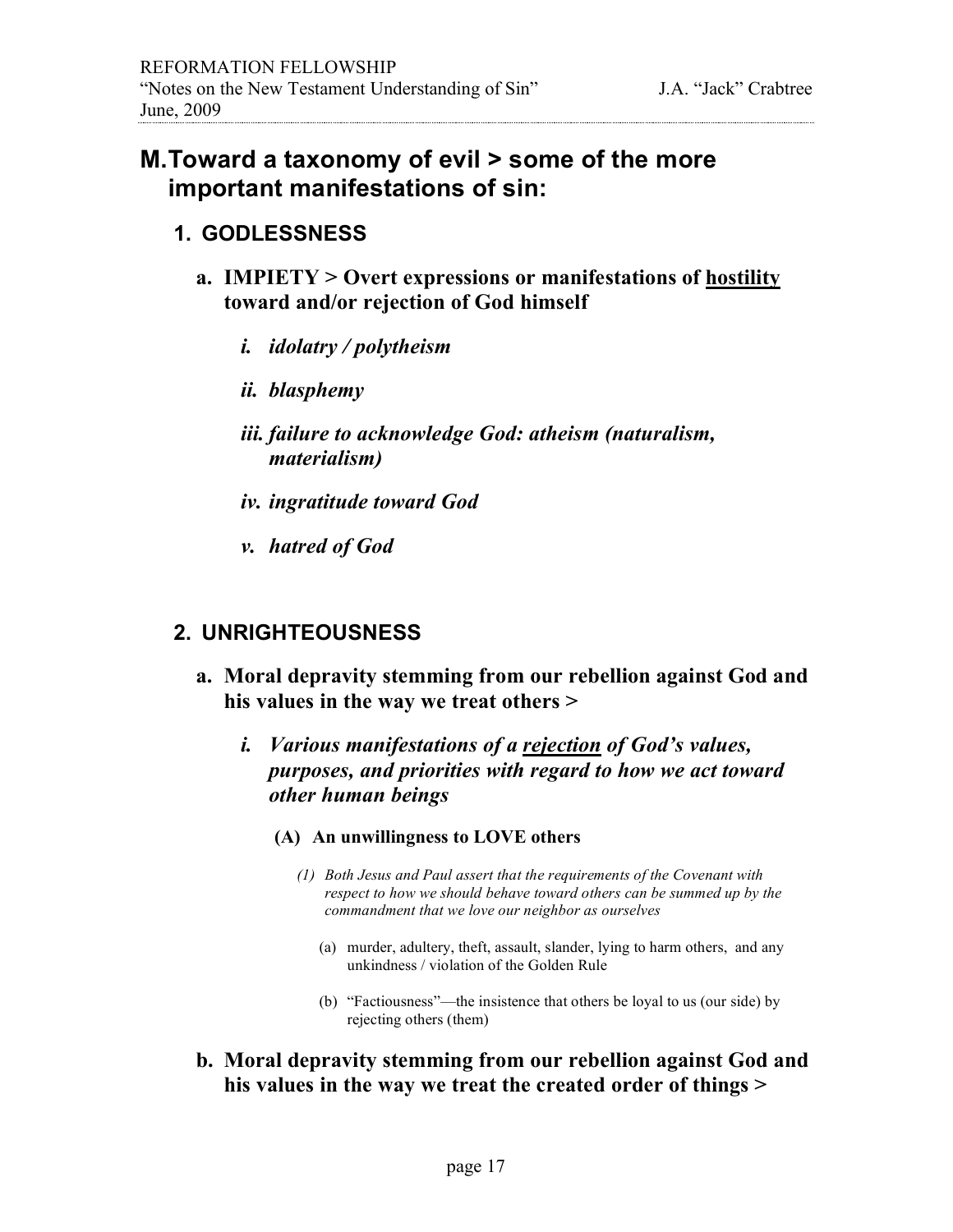| <i>i. Various manifestations of a <u>rejection</u> of what God has</i> |
|------------------------------------------------------------------------|
| designed and purposed within the created order                         |

- **(A) An unwillingness to embrace the order and purpose of God's creation with respect to sexuality: "sexual impurity"**
	- *(1) sexual immorality: adultery, fornication, homosexuality, and any sexual perversion or impurity*
- **(B) An unwillingness to embrace the order and purpose of God's creation with respect to our biological existence**
	- *(1) any sort of unchecked pursuit of pleasure*
		- (a) materialism, greed, gluttony
	- *(2) any behavior that degrades man to a beast and fails to honor the dignity of another human being as a physical being made in the image of God (DEGRADATION)*
- **c. Moral depravity stemming from our rebellion against God and his values in the way we treat ourselves >**
	- *i. Various manifestations of a rejection of God's values, purposes, and priorities with regard to how we act in relation to ourselves*
		- **(A)An unwillingness to accept and live in the light of the truth about our own being**
			- *(1) self-hatred*
			- *(2) self-importance*
			- *(3) any refusal to accept and live within the created boundaries placed on our lives and existences*
				- (a) envy, jealousy
				- (b) anger toward God due to frustration at life's circumstances
		- **(B) Any tendency to embrace and engage in foolish, self-destructive behavior**
- **d. Moral depravity stemming from our rebellion against God and his values in the way we treat God's creation and providence >**